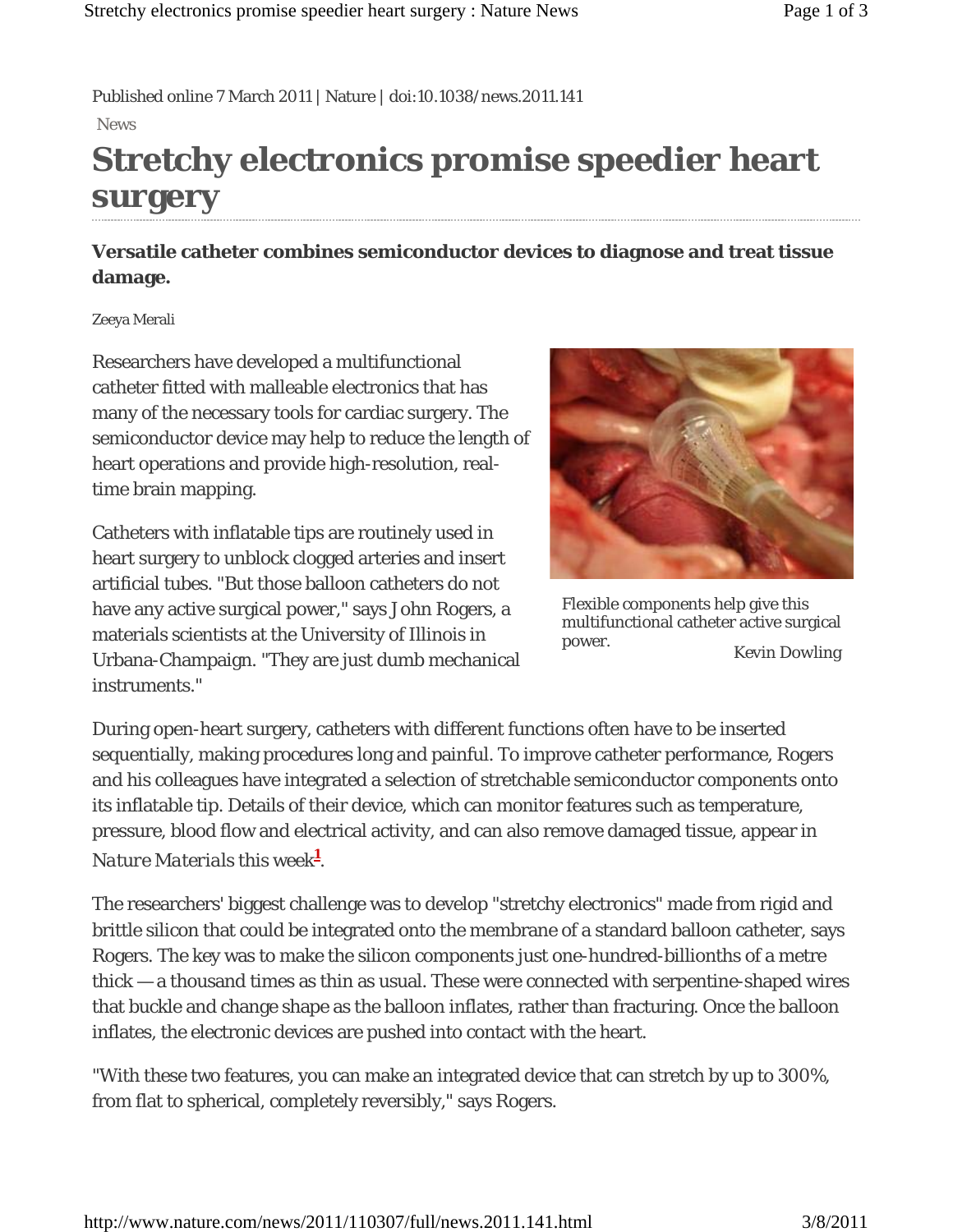The multifunctional balloon catheter is ideal for quickly diagnosing and treating the cause of irregular heartbeats, says Rogers. Currently, heart surgeons map tissue using pointed catheters with electrodes, which they move around slowly and carefully. When they find the abnormal tissue that can cause irregular heartbeats, they must insert a separate pointed catheter to remove it. "Most deaths during these procedures arise because of the time this takes," says Rogers.

### **Mapping the beat**

By contrast, the modified balloon catheter can bring electronics into contact with a large surface area when it inflates, providing fast, high-resolution mapping, says Rogers. The team has used its device to map the beating heart of a rabbit and remove tissue by delivering a radio signal to heat and kill cells. "Human trials with a simplified version of the device, which cannot heat tissue, could begin as early as this year," says Rogers.

Christopher Ober, a materials scientist at Cornell University in Ithaca, New York, describes the work as a "technological tour-de-force". "To develop an integrated device that is truly flexible on such a small scale is spectacular," he says. He notes that the device could also be adapted to make implants that monitor the long-term health of organs. "But first, the team must test that it retains its biocompatibility over longer times."

The team is now adding more sophisticated components to the catheter, so that it can be adapted for use in other parts of the body. "It could be used in the bladder to monitor stretch



and flow, or in the lungs to monitor the risk of an asthma attack," says Brian Litt, a neurologist at the University of Pennsylvania, Philadelphia, and another author of the paper. The researchers have also begun to create real-time maps of electrical activity in the brain during epileptic seizures. "The balloon catheter is the only tool that can mould to the varied surface of the brain and bring silicon electronics direct to the tissue," says Litt.

#### **References**

1. Kim D.-H. *et al. Nature Materials* advance online publication **doi:10.1038/NMAT2971** (2011).